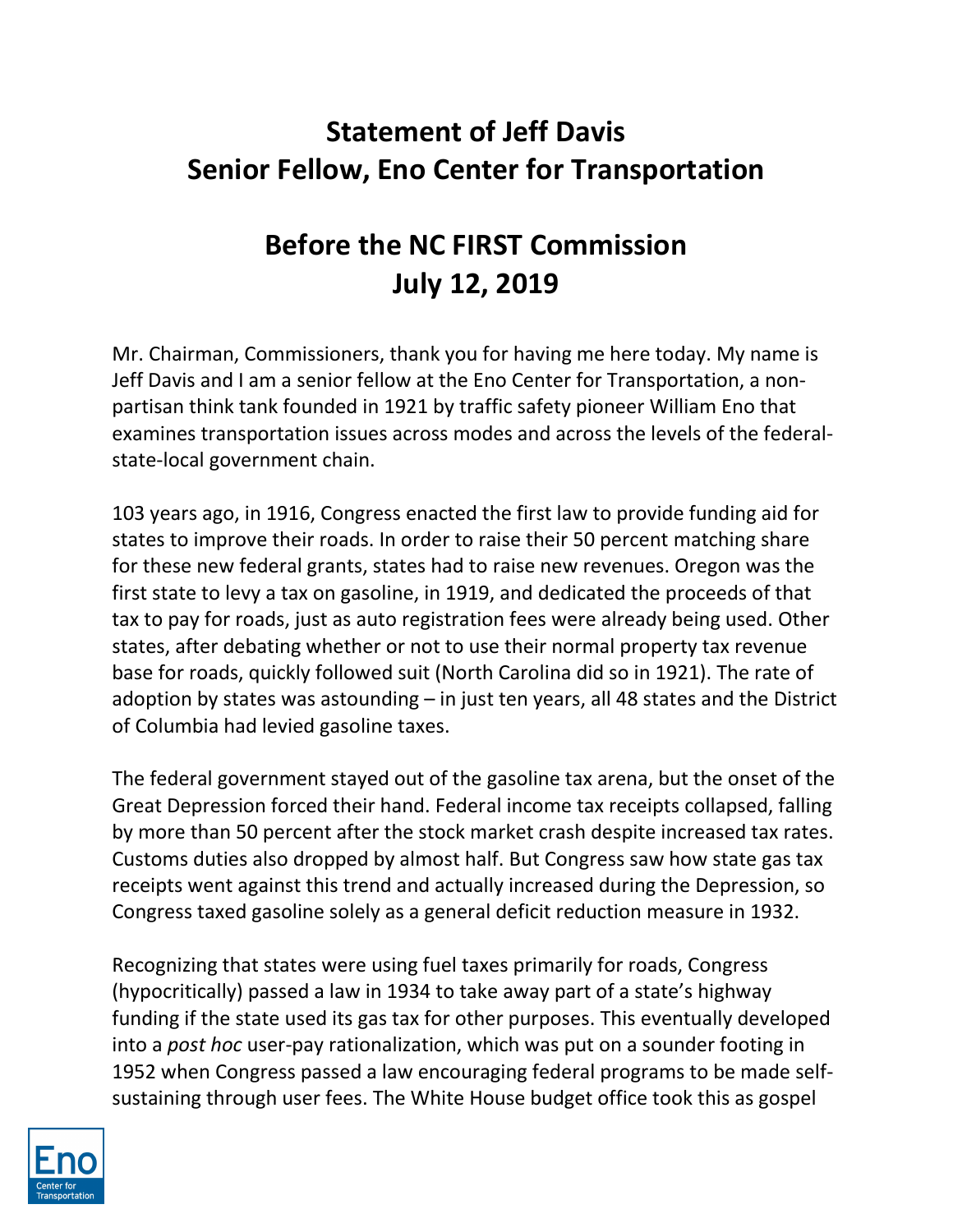and has been encouraging the user-pay model ever since. Excise taxes or user fees are levied on a sector or group and deposited in a special fund, and the proceeds of that fund can only be used to pay for programs that provide direct benefit to those who paid the excise tax. The federal government put highways on a user-pay basis with the creation of the Highway Trust Fund (HTF) in 1956, followed by aviation in 1970, inland waterways in 1978, mass transit in 1982, and harbors in 1986.

An important theoretical aspect of the user-pay concept is cost allocation. In order to be fair, the government must determine the actual costs incurred by various classes of system users (not just direct costs like pavement and bridge wear-and-tear but also, possibly, externalities like congestion, noise, air quality, and safety risk) and then tailor the revenue scheme so that the taxes and fees paid by each class of user matches up with the costs they incur. It is also very important that revenue sources be stable, not volatile, since those revenues are going to be pledged against long-term spending.

Unfortunately, the federal Highway Trust Fund's user-pay model has been broken for some time. The whole point is to match user tax receipts with spending on programs to benefit users. But Congress has not increased HTF excise taxes since 1993 (the 1993 tax increase was not actually deposited in the Trust Fund until 1999). Since 2000, those tax receipts have only increased at about 1.2 percent per year, but Congress has kept on enacting laws that have allowed new Trust Fund spending commitments to grow by an average of 3.5 percent per year.

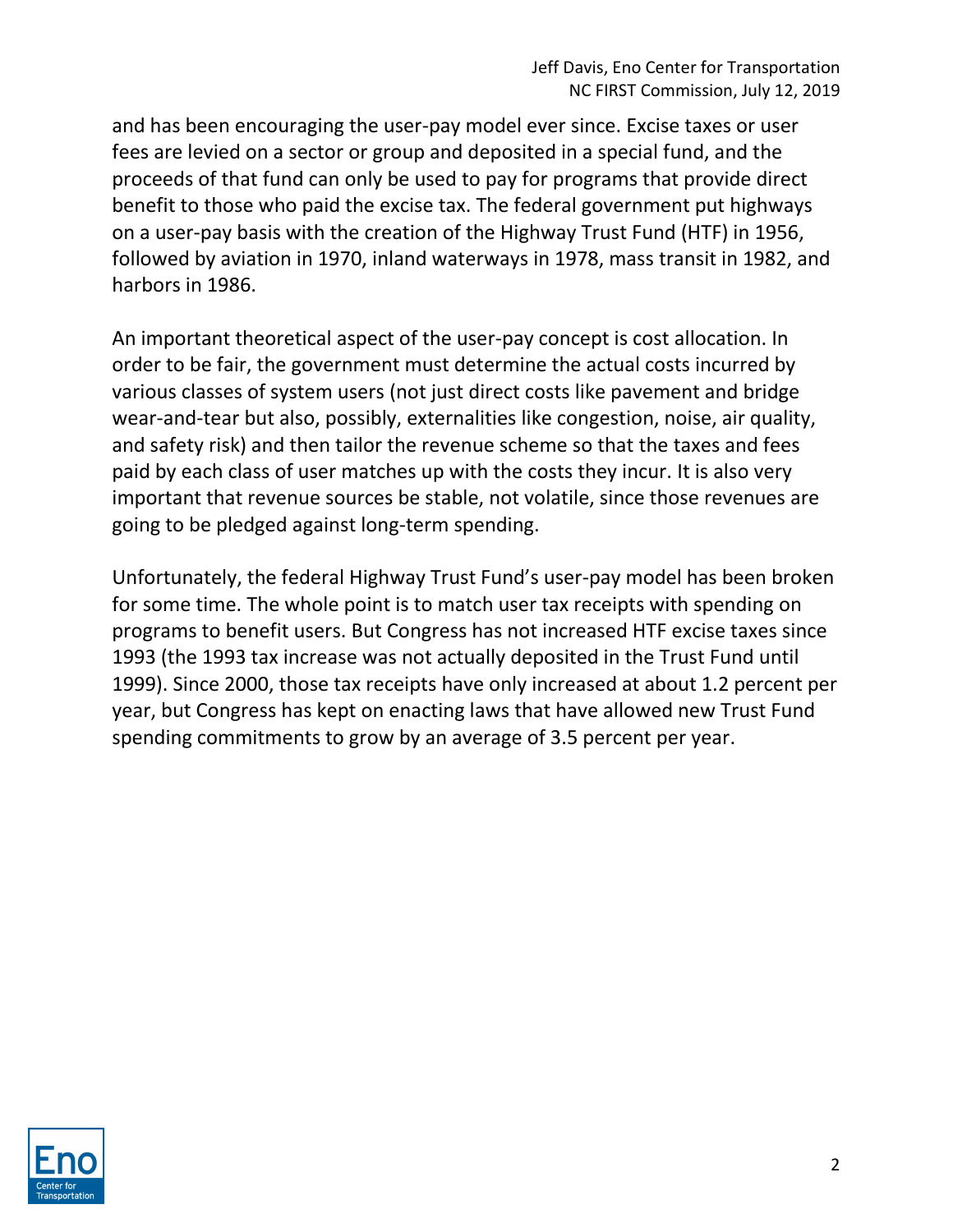

One can look at this chart and ask, how can this continue? Well, we all live in a world governed by Stein's Law, which says, simply, that "Things that can't go on forever, don't." The Highway Trust Fund ran out of money in September 2008 and, since then, Congress's inability to either cut spending or increase excise taxes has necessitated \$140 billion in bailout transfers from general revenues. The last such bailout, the \$70 billion provided by the FAST Act of 2015, is projected to run out in summer 2021.

The old model, where the annual growth in the number of gallons sold each year was enough to make up for the fact that the cent-per-gallon rates were not increasing, is no longer valid. The Congressional Budget Office projects that, at the current tax rates, annual gasoline tax receipts will decrease by about 1 percent per year, and diesel tax receipts will decrease slightly less. Put another way, in 2019, every penny of motor fuels taxes brings the Trust Fund about \$1.84 billion, but in a decade, that will drop to \$1.68 billion per penny. The Trust Fund also receives trucking excise taxes that are projected to grow between 2 and 3 percent per year, but in dollar terms, it is the gas tax, not diesel or trucking, that is the mainstay of Trust Fund support.

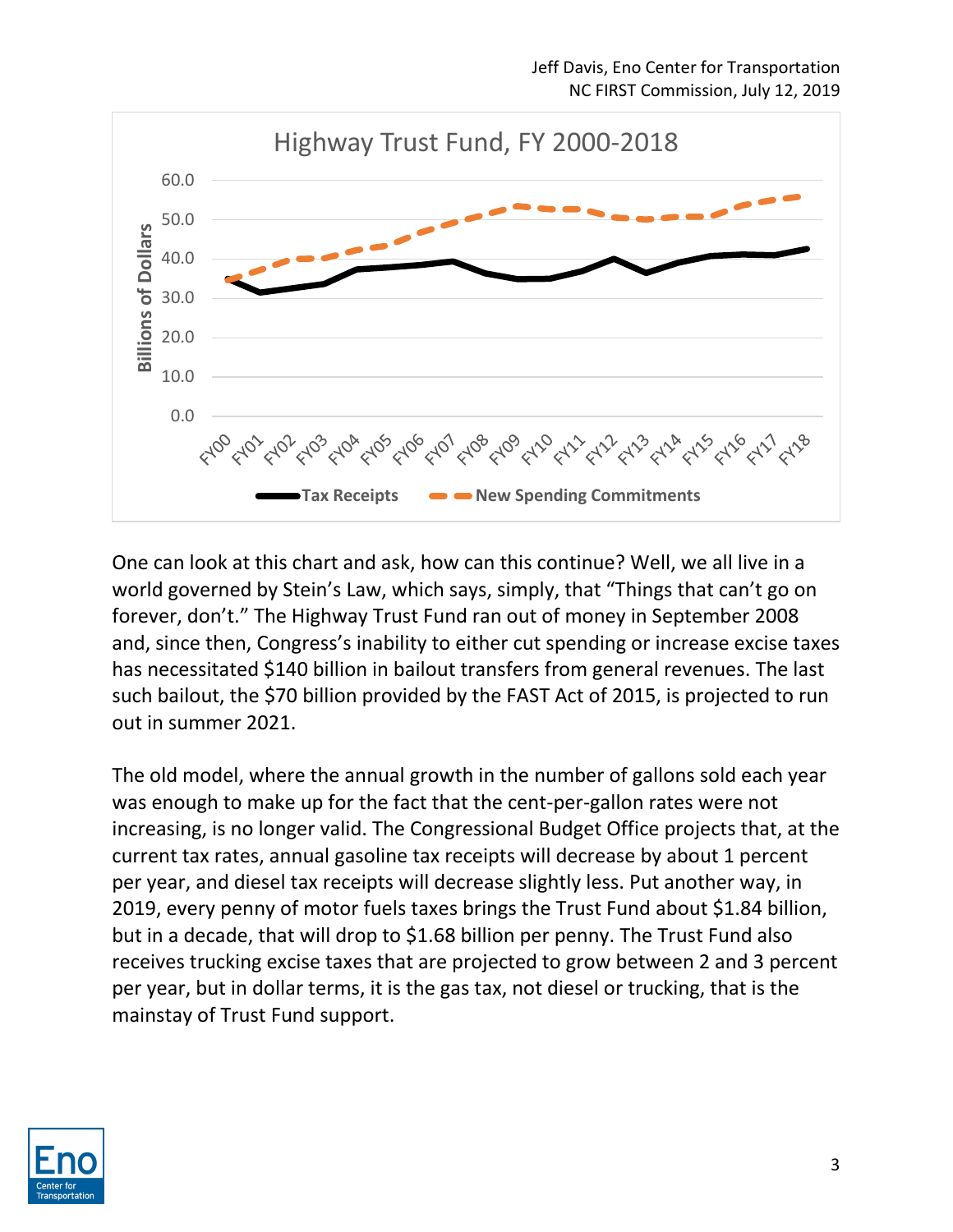

The Trust Fund is currently in the process of running a \$12 billion cash deficit in 2019, and CBO projects that at current tax rates, and allowing annual inflation increases for spending, that annual deficit will rise to about \$26 billion per year in a decade. \$102 billion in additional funding will be needed to support a six-year reauthorization bill, and \$176 billion would be needed to keep the Trust Fund solvent for a decade at these levels.

Unlike the federal government, North Carolina has increased its motor fuel tax rates more or less consistently over the last 20 years.

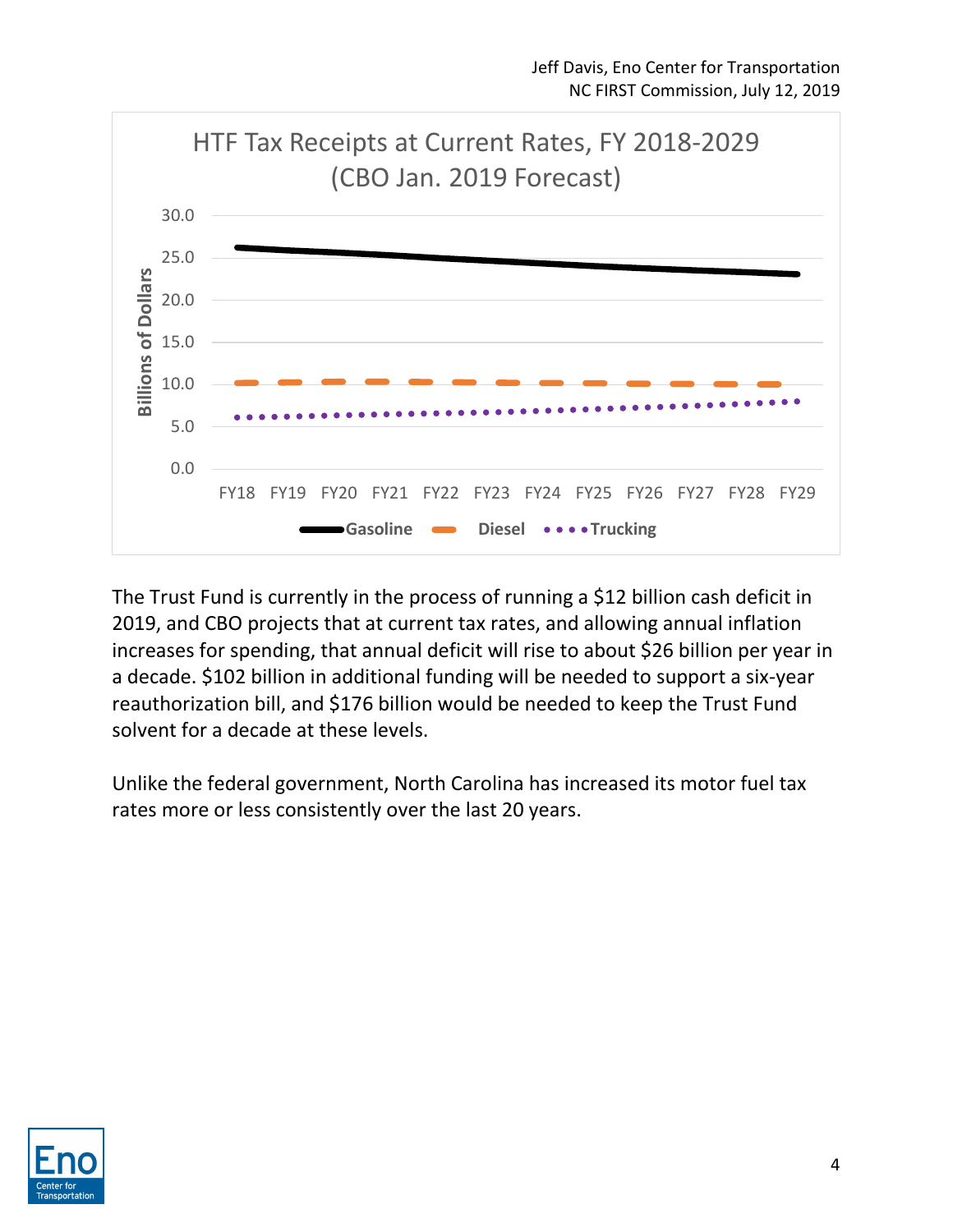

Source[: https://www.ncdor.gov/taxes/motor-fuels-tax-information/motor-fuels-tax-rates](https://www.ncdor.gov/taxes/motor-fuels-tax-information/motor-fuels-tax-rates) and FHWA Table FE-101A.

However, both North Carolina and the federal government have lost tremendous amounts of buying power over the decades. The most commonly used measure of inflation is the Consumer Price Index, which an excellent measure for how a tax is felt by the average consumer as a part of their cost of living burden. But it is a poor measure for how much asphalt, concrete, gravel, structural steel, and #2 diesel fuel can be bought, or how much earthmoving services or construction labor cost.

The Congressional Budget Office has used Bureau of Economic Analysis "producer price indices" to analyze [total public spending on infrastructure from 1956-2017](https://www.cbo.gov/publication/54539) in constant 2017 dollars based on the real cost to government of building, and maintaining infrastructure. By those measures, North Carolina's gas tax rate in 1956 was the equivalent of 93 cents per gallon in 2017 and has lost value ever since. The federal tax rate peaked at the 2017 equivalent of 49 cents per gallon in 1960. In both cases, the real buying power of the gas tax is now about what it was in the early 1980s, before the big 1982 tax increases.

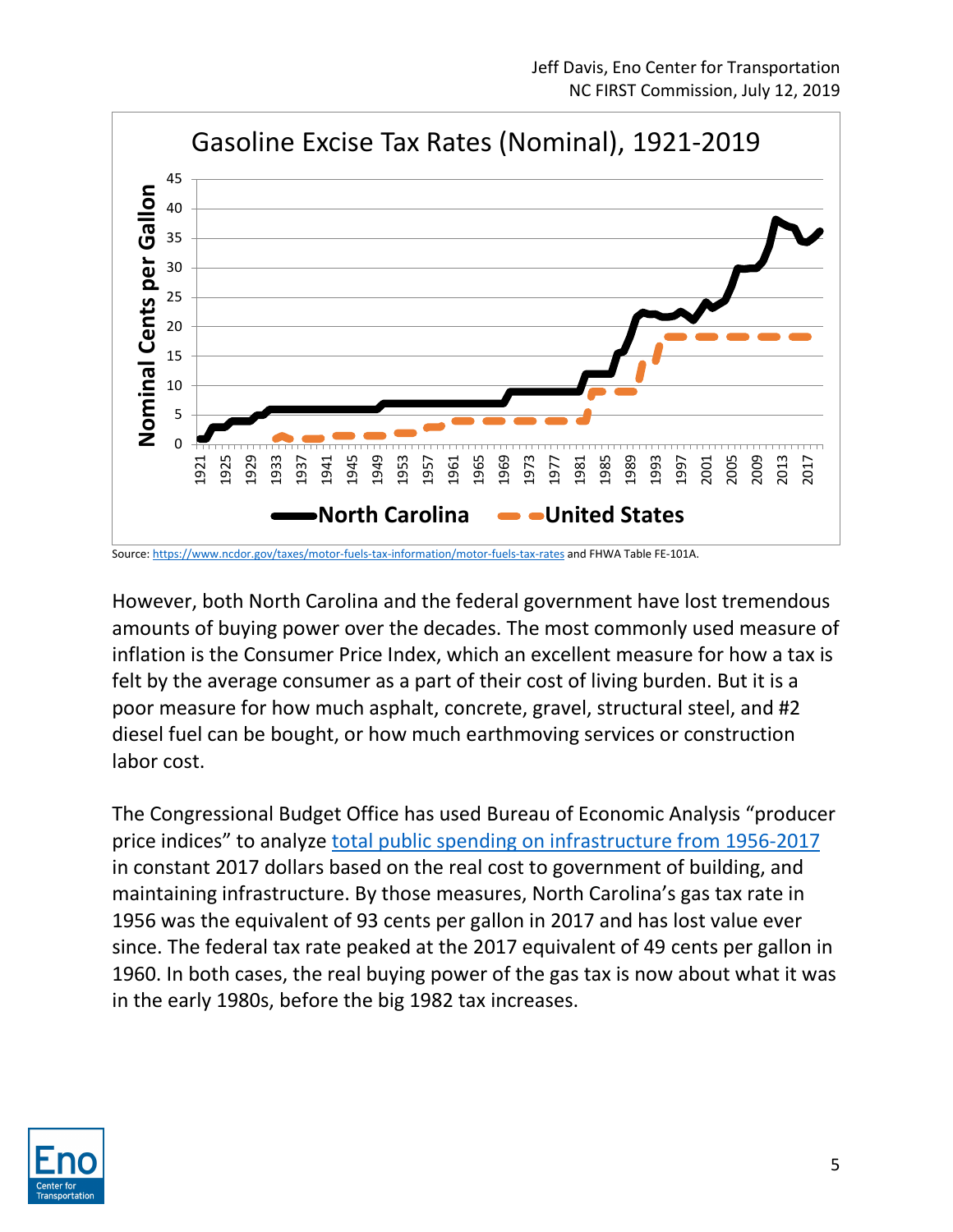

At the federal level, simply filling the Trust Fund revenue gap for a six-year reauthorization bill at baseline spending levels (2018 plus annual inflation) would, if filled entirely with a motor fuels tax increase, require an immediate 9 cent per gallon gasoline and diesel tax increase. Additional increases would be necessary to extend the Trust Fund past 2026 or to provide program growth above inflation.

However, simply increasing fuel taxes won't fix a broken cost allocation system. The last highway cost allocation study was conducted in 1997, and its results were ignored. Congress has not tried to sync user taxes with costs incurred by users since 1982. It was clear in the 1997 study that the heaviest trucks drastically underpay for the costs they impose (to the tune of thousands of dollars per vehicle in some cases), while pickup trucks and SUVs slightly overpaid at that time. Since then, hybrid and electric vehicles have come along and pay somewhere between less and zero for their road use.

At the federal level, motor fuel taxes are still the best option, at least for the next 10 to 20 years. Motor fuel taxes, levied at the wholesale tank farm, are incredibly

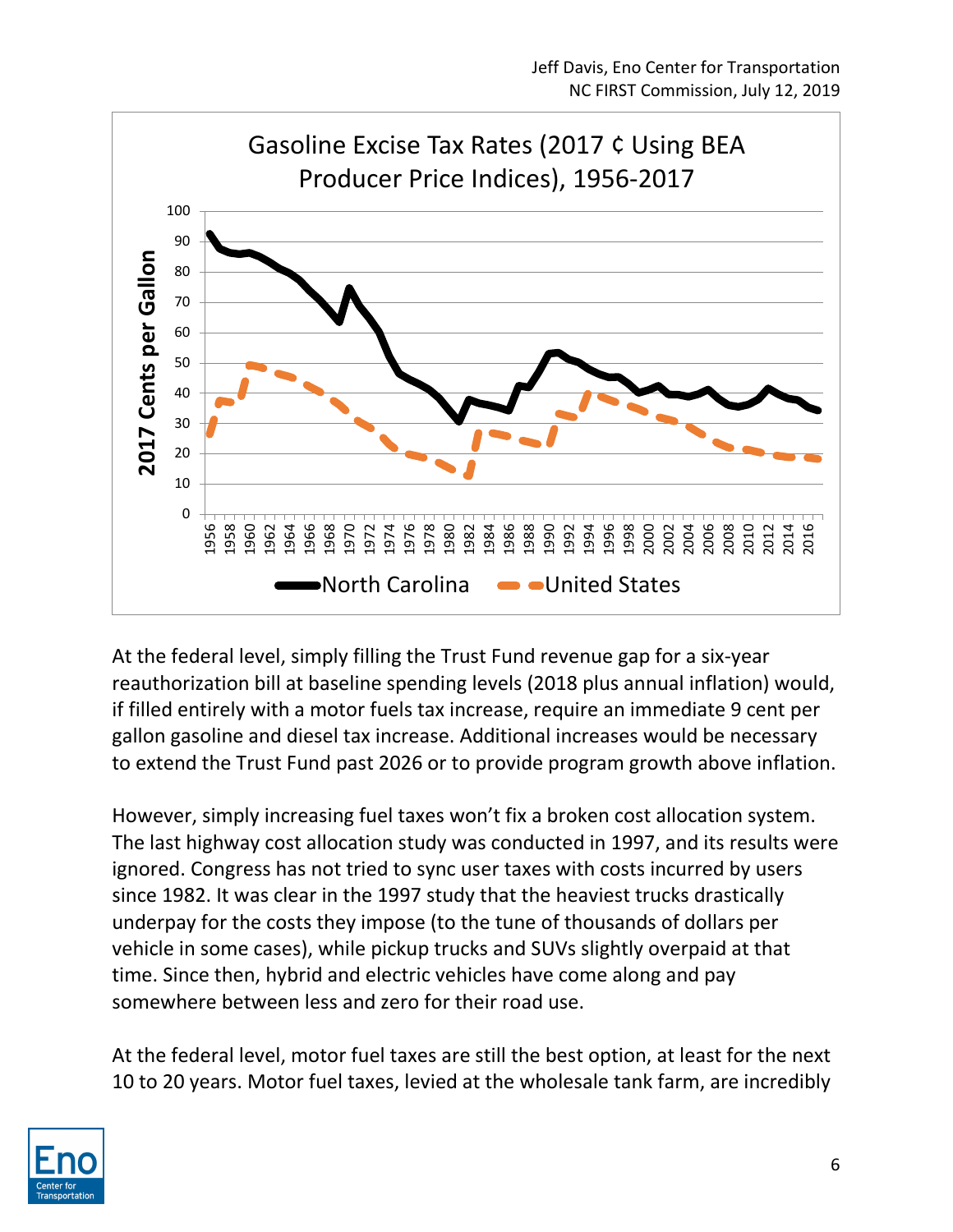easy for the IRS to administer, with fewer than 2,000 points of collection nationwide. Switching to driver-based or car-based user tax systems would force the IRS to go from fewer than 2,000 points of tax collection to 225 million (drivers) or 275 million (cars) points of tax collection – an increase of over 100,000-fold, and all to collect a tax that currently averages around \$120 per driver per year. If better cost allocation is desired, other revenue sources could then supplement – not replace – fuel taxes.

And when I said earlier that the Trust Fund would require an immediate 9 cent per gallon fuel tax increase to support a six-year baseline reauthorization bill, it's a little bit more complicated than that. As part of the political compromise to get urban votes in Congress for the 1982 gas tax increase, it was agreed that 20 percent of that fuel tax increase, and of all future fuel tax increases, would not go to highways but would instead be deposited in a Mass Transit Account of the Trust Fund. But since then, Congress has increased transit spending by a greater percentage than it has increased highway spending, to the point that that 80-20 split is also broken.

The Highway Account of the HTF only needs 80 percent of an 8.5 cent per gallon tax increase to stay barely solvent for 10 years, but the Mass Transit Account needs 20 percent of an immediate 13.5 cent per gallon increase to stay barely solvent over the same period. A 13.5 cent increase split 80-20 would keep transit spending at the bare minimum 2018-plus-inflation levels but would give highways about \$80 billion above baseline over that same period.

Spending policy levels and priorities from the Trust Fund are still based on the assumption that the Trust Fund is entirely supported by user taxes. That hasn't been the case for 11 years, and if the next reauthorization bill continues the bailout approach instead of raising actual user taxes, there is no rational reason to keep harping on user-tax-only concepts like "rate of return" or modal split, and Congress could redesign programs to be more flexible and multimodal.

Another way in which the program is stuck in the past is the formulas by which federal highway funding is distributed to states. I was recently asked by several states how much highway funding they would stand to gain or lose in the event of a systemic 2020 Census undercount, and the answer was: zero. Neither state population, nor road-miles, nor vehicle travel, nor air quality, nor any other real-

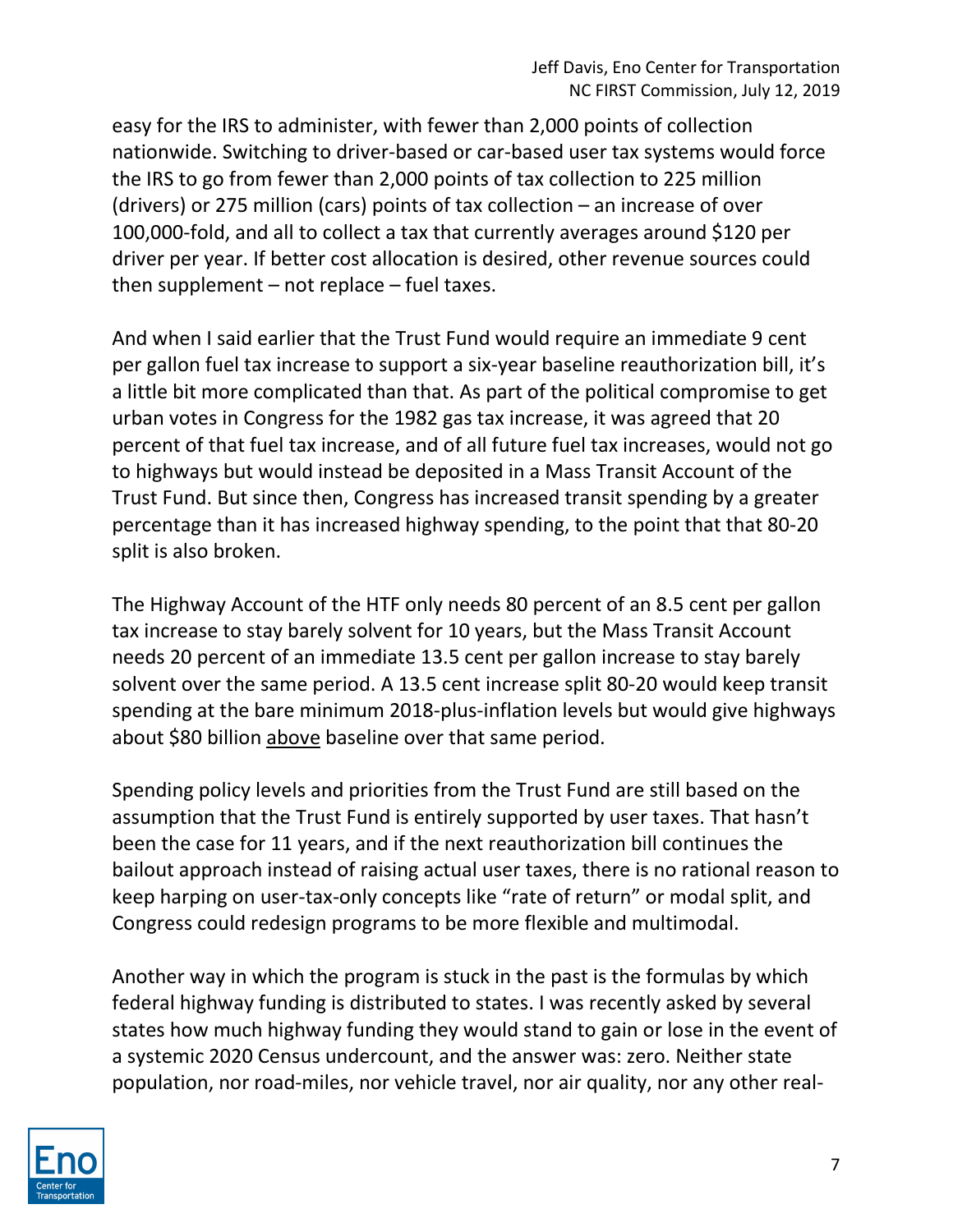world metric, except for Highway Account tax contributions, now has any bearing on highway funding distribution.

Under the FAST Act, as under the prior MAP-21 authorization law, North Carolina is entitled to 2.66 percent of federal highway funding through 2020. Why 2.66 percent? Because that is basically what the state received in fiscal 2009 under the formulas in use at that time, with its then-92-percent gas tax donor state adjustment and its relatively low share of the bonanza of earmarked projects in the 2005 transportation law.

|                                                                                                     | <b>NC Total</b>   | <b>U.S. Total</b>  | <b>NC Share</b> |
|-----------------------------------------------------------------------------------------------------|-------------------|--------------------|-----------------|
| Factor-Based Formulas (Lane-miles, VMT,<br>population, fatalities, bridge cost, safety,<br>$etc.$ ) | \$697.4 million   | \$26,205.5 million | 2.6612%         |
| Equity Bonus to get NC to 92% gas tax rate<br>of return (% in vs % out)                             | \$316.4 million   | \$9,591.8 million  | 3.2986%         |
| <b>SAFETEA-LU Earmarks</b>                                                                          | \$66.5 million    | \$4,450.7 million  | 1.4941%         |
| <b>EQUALS</b>                                                                                       | \$1,080.3 million | \$40,248.0 million | 2.6841%         |
| FY14 adjustment to get TX to 95% rate of<br>return (\$\$ in vs \$\$ out)                            |                   |                    | $-.0209%$       |
| NC guaranteed share for FY 2015-2020                                                                |                   |                    | 2.6632%         |

## **NORTH CAROLINA'S FY 2009 HIGHWAY APPORTIONMENT CALCULATION**

With the exception of slight adjustments to keep Texas at a 95 percent rate of return, each state just continues to get the same share of the program it received in 2009, whether or not any of the underlying facts have changed. This makes no sense, and if Congress really wants to fix the user-pay system, a more rational basis for funding distribution is needed.

|         | <b>NC Share</b> | <b>Times U.S. Total</b> | <b>Equals Base</b> | TX 95% Adjust.? | <b>NC Final</b>   |
|---------|-----------------|-------------------------|--------------------|-----------------|-------------------|
| FY 2015 | 2.6632%         | \$37,798.0 million      | \$1,006.6 million  | none            |                   |
| FY 2016 | 2.6632%         | \$39,727.5 million      | \$1,058.0 million  | none            | \$1,058.0 million |
| FY 2017 | 2.6632%         | \$40,547.8 million      | \$1,079.9 million  | -\$7.0 million  | \$1,072.9 million |
| FY 2018 | 2.6632%         | \$41,424.0 million      | \$1,103.2 million  | -\$5.3 million  | \$1,097.9 million |
| FY 2019 | 2.6632%         | \$42,358.9 million      | \$1,128.1 million  | -\$1.7 million  | \$1,126.4 million |
| FY 2020 | 2.6632%         | \$43.369.8 million      | \$1,155.0 million  | ?????           | ?????             |

## **NORTH CAROLINA'S FAST ACT HIGHWAY FUNDING**